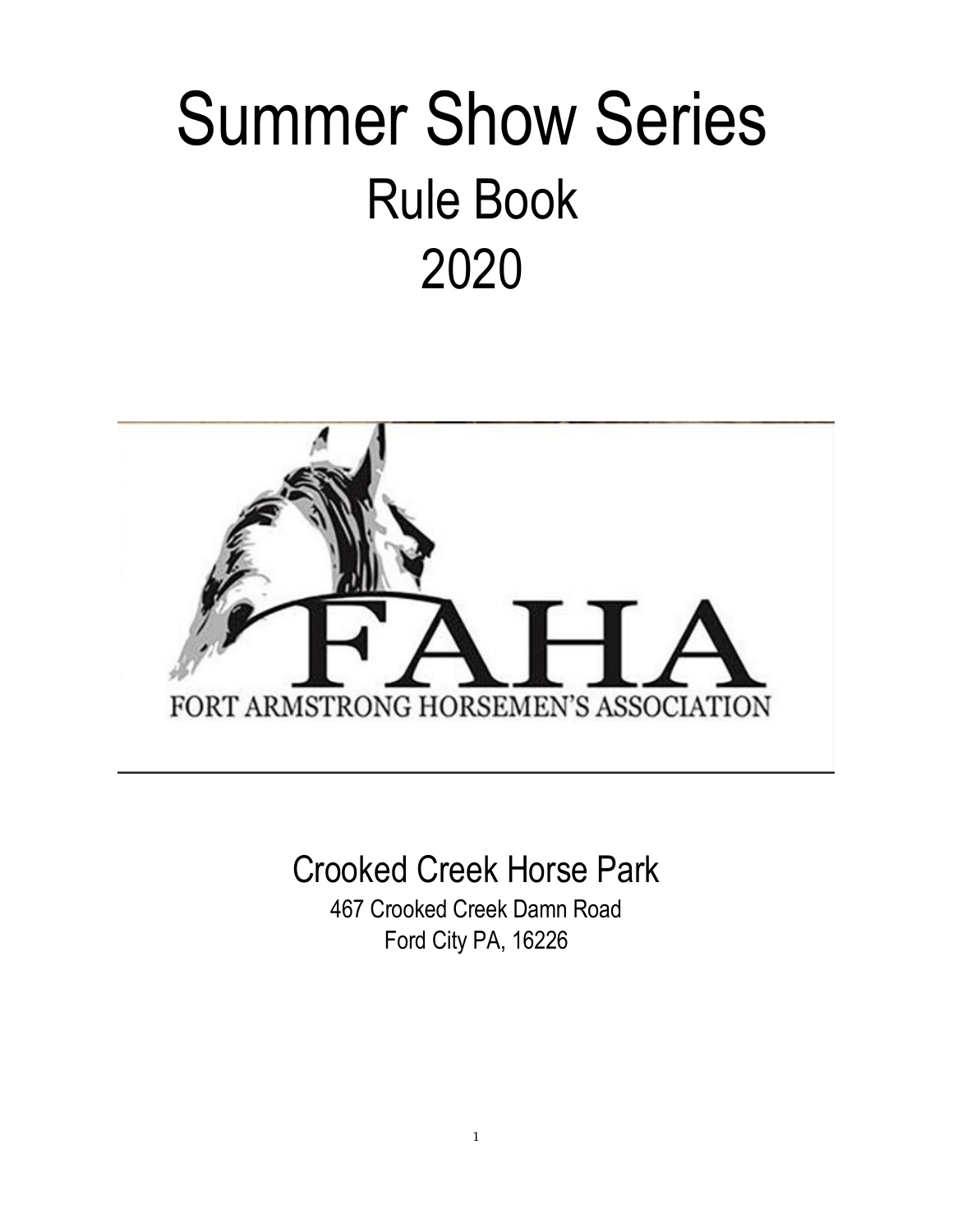## **Welcome to FAHA**

Fort Armstrong Horsemen's Association (FAHA) was established in 1984 by a small group of avid horsemen and horsewomen that wanted to provide the community with safe and enjoyable horse events and recreation. Set up as a 501c4, FAHA strives to enrich the local community and equine enthusiast everywhere. In 1986 they established Crooked Creek Horse Park. In 2002 the Fort Armstrong Horsemen's Association Foundation was established as a 501c3 to support the functions of FAHA and further its mission.

FAHA is a group of volunteers who manages Crooked Creek Horse Park.

#### [www.c](http://www./)rookedcreekhorsepark.com

Duties of the Officers and Board of Directors can be found in the By-Laws.

The Officers and Board of Directors are voted in by the members to make responsible decisions that are what is best for the association as a whole without bias.

#### GENERAL RULES

We cannot make a rule book that could possibly cover all the situations that may arise during a show, nor can they cover all the administrative questions. When a case arrives that is not covered by a rule, it should be possible to reach a reasonable decision by looking at the rule book. The Board of Directors have the judgement, competence and objectivity to make a sound judgement of the situation.

#### CODE OF CONDUCT:

All FAHA members, exhibitors, and spectators at any FAHA show or event are expected to conduct themselves in a sportsmanlike manner at all times. FAHA will not tolerate any abusive behavior by exhibitors towards animals, judges, spectators, or fellow exhibitors whether inside or outside of the show ring or anywhere else on the show grounds. An exhibitor or spectator may approach no judge without first obtaining permission from a Board Member or Officer. An exhibitor does not have the right to inspect the judge's cards. A judge is not to be approached with regard to any decision while judging or about to judge. Any infraction of any of these rules may, by Board decision, result in expulsion from the show and possibly the club.

#### MEMBERSHIP:

Memberships will run from January 1st through December 31st.

To be considered a member in good standing one must participate in fund raising, assist at events, and conduct him/herself in a sportsmanlike manner at all times. If at any time a member is not in good standing, he/she shall lose all membership privileges.

Individual Membership Price: \$35.00 Family Membership Price: \$45.00

BOUNCED CHECK POLICY: If a check made payable to FAHA is returned by the bank for any reason, a \$35 fee plus the check amount will be charged to the payee.

The contestant/member(s) bouncing the check will be placed on suspension and will NOT receive points for the show for which the check was written as well as any shows they may attend while they are on suspension.

If restitution is not made within 15 days of the date on the check, the contestant/member(s) will lose ALL points and be placed on public suspended list until payment is made.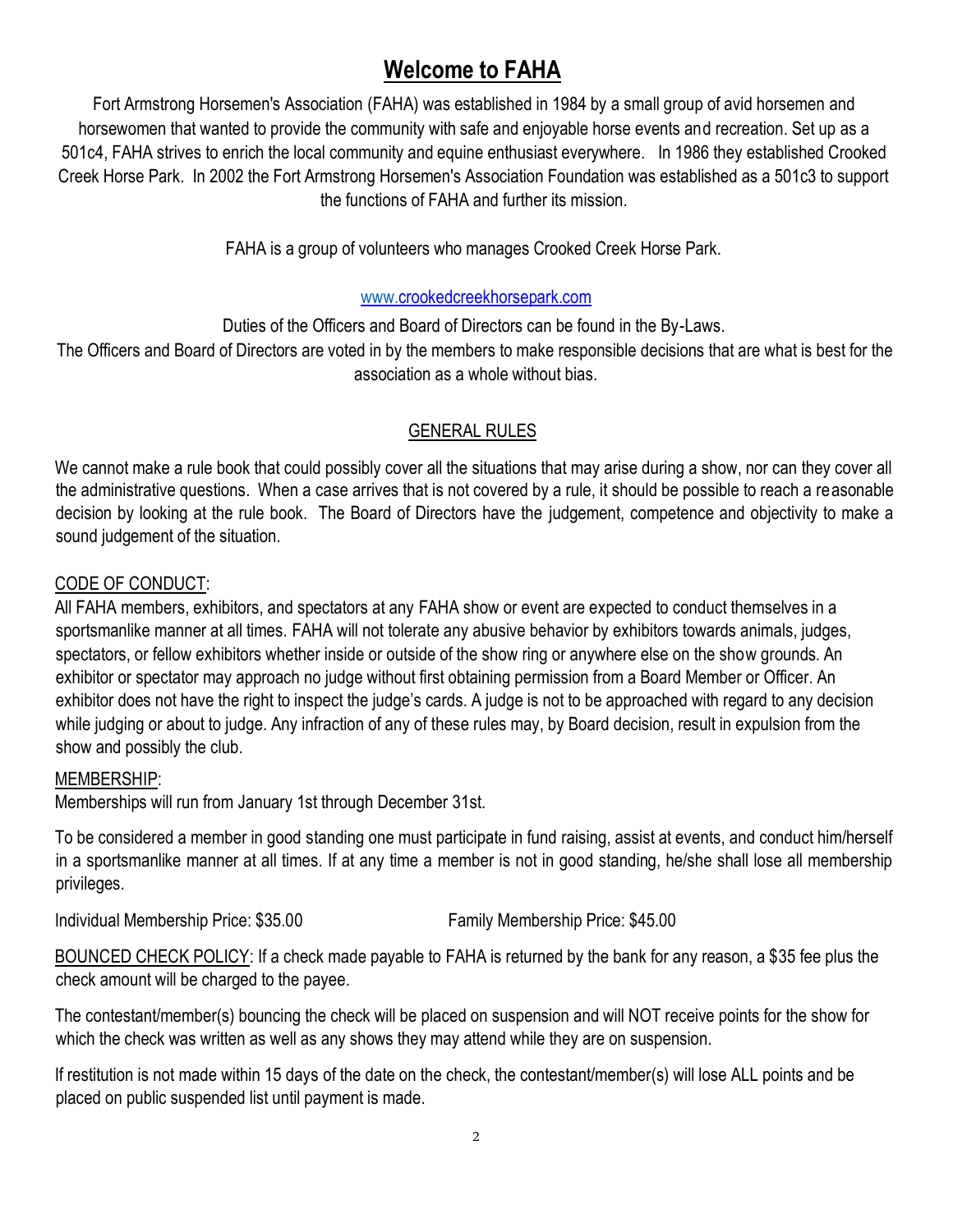Lost points will not be reinstated

Any non-member who presents a returned check will be restricted from participating until the check and fine are paid.

Anyone who writes a bad check to our club will be on a cash only basis for the reminder of the show season.

RULE CHANGES: Rule change suggestions can be made to the Board of Directors and then will be discussed and voted on.

### GROUNDS/VENUE RULES

All dogs must be on a leash and under control by the leash at all times; or tethered to a trailer/camper no more than 20ft long. Dogs must be cleaned up after. You will be liable for any damage caused by your pet(s). No excessive barking.

No double or bareback riding

Caution areas will be set up around the entrance/exit of the arena. At certain venues roadways will be blocked off to motorized vehicles except for the tractor and water truck/trailer. Caution areas will be marked with signs and barrels. When entering these areas on foot you assume the responsibility if an accident should happen. FAHA, the FAHA Board of Directors, the venue where the show is being held and any associations that may be sanctioned are not responsible for any accidents at the gate entrance or exit.

### GENERAL HORSE SHOW RULES

ABSOLUTELY NO ONE IS PERMITTED TO APPROACH THE JUDGE WITHOUT PERMISSION FROM THE BOARD OF DIRECTORS.

FAHA, the venue and any association FAHA sanctions are not responsible for any loss, damage, or injury to horse, rider or spectator.

At the discretion of the show producer classes may be combined to be judged and placed separately.

JUDGES: A judge must be approved by the FAHA Board of Directors. The restrictions of judges are:

- 1. Not a member of FAHA for five (5) years.
- 2. Cannot judge more than one (1) FAHA show a year.
- 3. Judges may not show with FAHA during the year they are judging.

RING STEWARD & MASTER DUTIES AND QUALIFICATIONS: The ring steward controls and polices the activities inside the ring. The ringmaster controls and polices the gate area and the outside rail. These positions are important to the successful conduct of the show. Any complaints concerning a ring steward or masters action will be submitted in writing to a Board Member and will be acted upon at the next FAHA Officers and Directors meeting.

### QUALIFICATIONS:

- 1. Should be familiar with how a horse show is conducted.
- 2. Have complete knowledge of FAHA rules.

3. Have specific knowledge of FAHA rules for each class that will be conducted in the show he or she is going to work.

4. Have the ability to handle contestants courteously and with authority.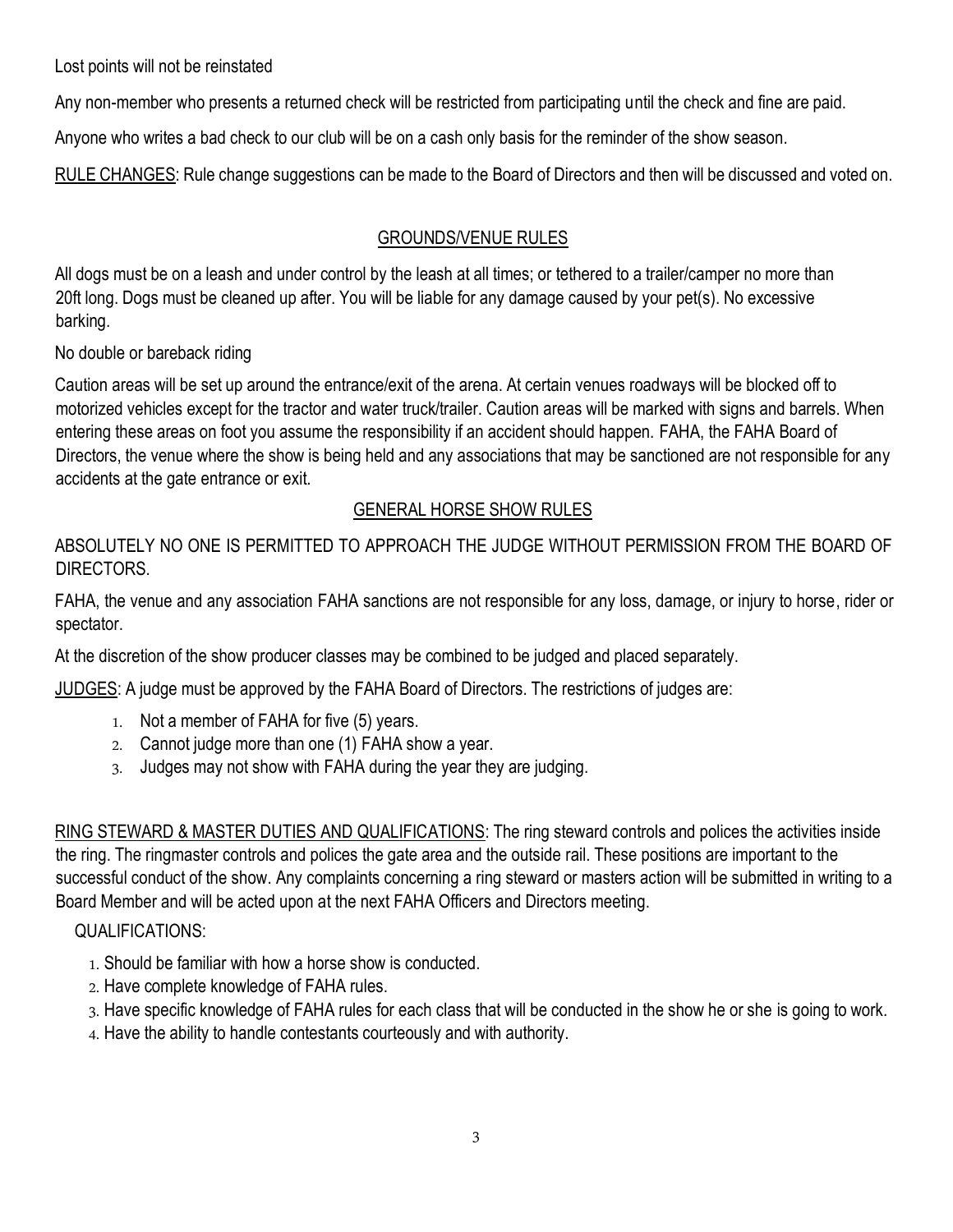#### RING STEWARD DUTIES:

- 1. The ring steward will in no way interfere with the duties of the judge. He or She shall not confer advice, offer opinion, or influence the judge in placings of the class.
- 2. The ring steward works in conjunction with and assists the judge in keeping the ring orderly and classes well organized.
- 3. The ring steward at the direction of the judge will line up the horses and ponies for judging.
- 4. Proper professional attire is required for the ring steward. No shorts, yoga pants, tank tops, crop tops, or open toed shoes.

#### RINGMASTERS DUTIES:

- 1. The ringmaster regulates the entry gate for each class.
- 2. The ringmaster will keep the ring clear of all non-authorized persons.
- 3. The ringmaster will keep the fence railings around the ring clear of interference to participants. The ringmaster can stop the show until such interference can be removed.

PROTESTS: Any protest must be made before the end of a class. Protest must be made at the entry booth or to the ringmaster and will require a \$25.00 arbitration fee in cash to be paid by the protester. The protester must be someone who has a direct relationship to an exhibitor or by the exhibitor him/herself. The FAHA Board of Directors will hear the protest and their decision will be made before the class can proceed. If the protester wins the decision, the \$25.00 will be returned. If he/she loses the decision, the \$25.00 will go to the club treasury. An exhibitor who is found guilty of the protest will be disqualified and will receive no points for the class in question. Any protest on judging at the show will be channeled through the Board of Directors. No one is to approach the judge without permission of the Board of Directors.

#### CLASSIFICATIONS:

AMATEUR RIDER: Anyone who is not classified as a Professional Rider.

PROFESSIONAL RIDER: A professional rider is any person who is paid for riding and for training horses and who earns his or her livelihood by doing so. The Board of Directors shall determine the status of any rider. Professionals are welcome to join FAHA and show at FAHA shows. Professional riders are not eligible to show for points.

#### AGE DIVISONS:

| LEAD LINE: | Exhibitors ages 8 and under  |
|------------|------------------------------|
| PEE WEE:   | Exhibitors ages 10 and under |
| YOUTH:     | Exhibitors ages $11 - 18$    |
| ADULT:     | Exhibitors age 19 and over   |
| MASTER'S:  | Exhibitors 40 and over       |

\* Age is as of January 1st of the current year.

\*\* Riders may ride in all divisions that fall within their age bracket

ABSOLUTELY NO EXCESSIVE SPURRING OR HITTING WILL BE PERMITTED.

No training aids or action devices are permitted in the show ring.

REFERENCE: Any reference to "HORSE" will refer to horse or pony unless it is specific to a class.

SERVICEABLY SOUND: A horse that is to be shown and judged must be serviceably sound in all disciplines. A horse will be classified as serviceably sound unless he shows evidence of lameness, broken wind, or impairment. The judge's decision in this matter is final and cannot be protested.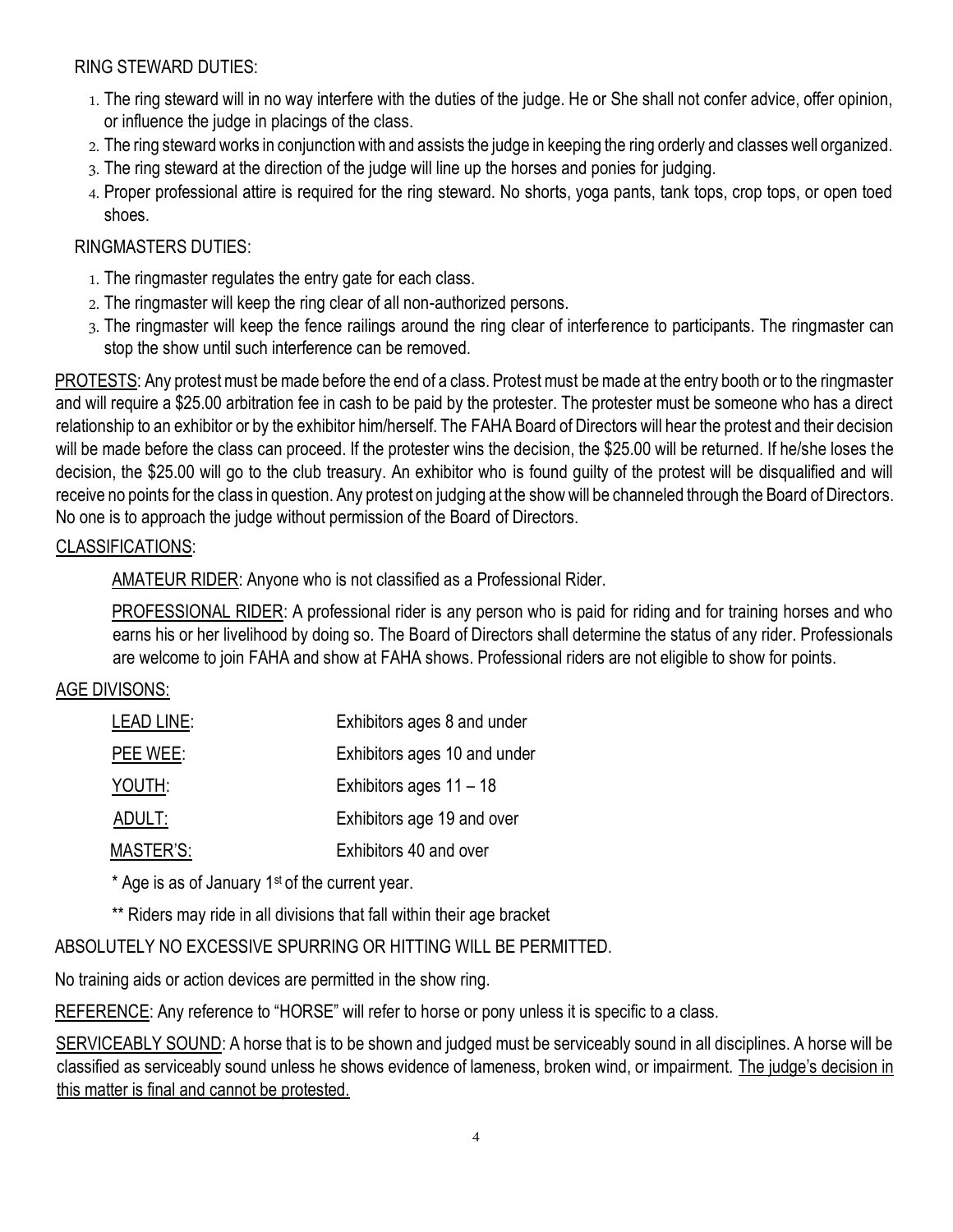GROUNDS FEE: A \$5.00 grounds fee will be applied to horses that are entered in a class and/or exhibition. A grounds fee is applied per show, per horse, that is not stalled.

ENTRIES: All entries must be made three (3) classes in advance. Any participant/horse that physically enters a class without payment will be disqualified and payback and points if any awarded will be revoked.

A rider will receive a full refund of entry fees if they scratch 3 classes ahead of the class they are scratching

SPOTTERS: Spotters are permitted in Pony and Horse Halter, Pee Wee/Leadline Grooming & Showmanship,

Pee Wee Walk/Trot Equitation & Pleasure. Spotters are for safety purposes not for coaching in In-Hand and Pleasure classes. The judge will determine if coaching is being done. The judge's decision is final and cannot be protested. In Gaming classes, spotters are permitted to either walk with the exhibitor or be at each obstacle.

ANNOUNCERS BOOTH: One adult must accompany all youth in the announcers booth at all times. A book of rules, sponsors and how to place a class will be in the booth.

### IN-HAND DIVISION

CLASS OPERATION: Exhibitors must have their back numbers on that match the draw sheet or they will be disqualified. Once the gate has been closed and the judging has begun, the gate is not to be opened again until the class is completed. The only exception would be for a dismissal by the judge or for emergency medical treatment. If you exit the arena during the class you are automatically disqualified. If you leave the arena during a class you may not reenter.

PONY MEASUREMENTS: Ponies are required to be 58 inches and under. Measurements will be based on unshod, natural hoof angle. Ponies will be measured with shoes and pads. After the pony is measured, the shoe and pad will be measured. The measurement of the shoe and pad will be deducted from the total measurement of the pony to give the true height of the pony. Any questionable ponies must be measured by 2 Board Members or Officers. No outside certificates or cards will be accepted as proof of height. The Board of Directors' decision is final. ALL ponies showing for points MUST be measured and recorded on the point form at first show. FAHA only offers a Pony Halter class.

GROOMING & SHOWMANSHIP CLASSES: Pee Wee, Youth, Adult, and Jackpot. Grooming and showmanship will be judged on 70% showmanship and 30% appearance of the animal. All horses must be shown with a halter, with the exception of Arabians, Hunters, Morgans, and Saddle Horses, which may be shown with a full bridle. The lead shank may be under the jaw or over the nose. Only the exhibitor is to be judged. The judge WILL consider the following:

- 1. The ability of the exhibitor to move the animal freely at the walk and the trot, to set up and pose the animal, and to show the animal to the best advantage.
- 2. The condition and cleanliness of hair coat, mane, tail, and feet, should show evidence of regular grooming.
- 3. Neatness of any clipping, trimming, or braiding.
- 4. Clean and well-fitted tack.

HALTER CLASSES: Pony, Horse and Junior Horse. Halter classes will be judged on 50% confirmation, 25% soundness, and 25% correct manner of travel. All horses must be asked to trot. Junior Horses must show proof of age at time of entry.

RANCH HALTER: To be eligible to compete in the ranch halter class, the horse must enter the arena for another Ranch Riding class, if not Ranch Halter points will be waived. Judges are looking for balanced, structurally correct horses with adequate muscling. Horses need to be shown in a good working halter – rope, braided, nylon, or plain leather – exhibit your horse at a walk and trot, then line up for inspection by the judge.

Halter Horses cannot cross enter classes.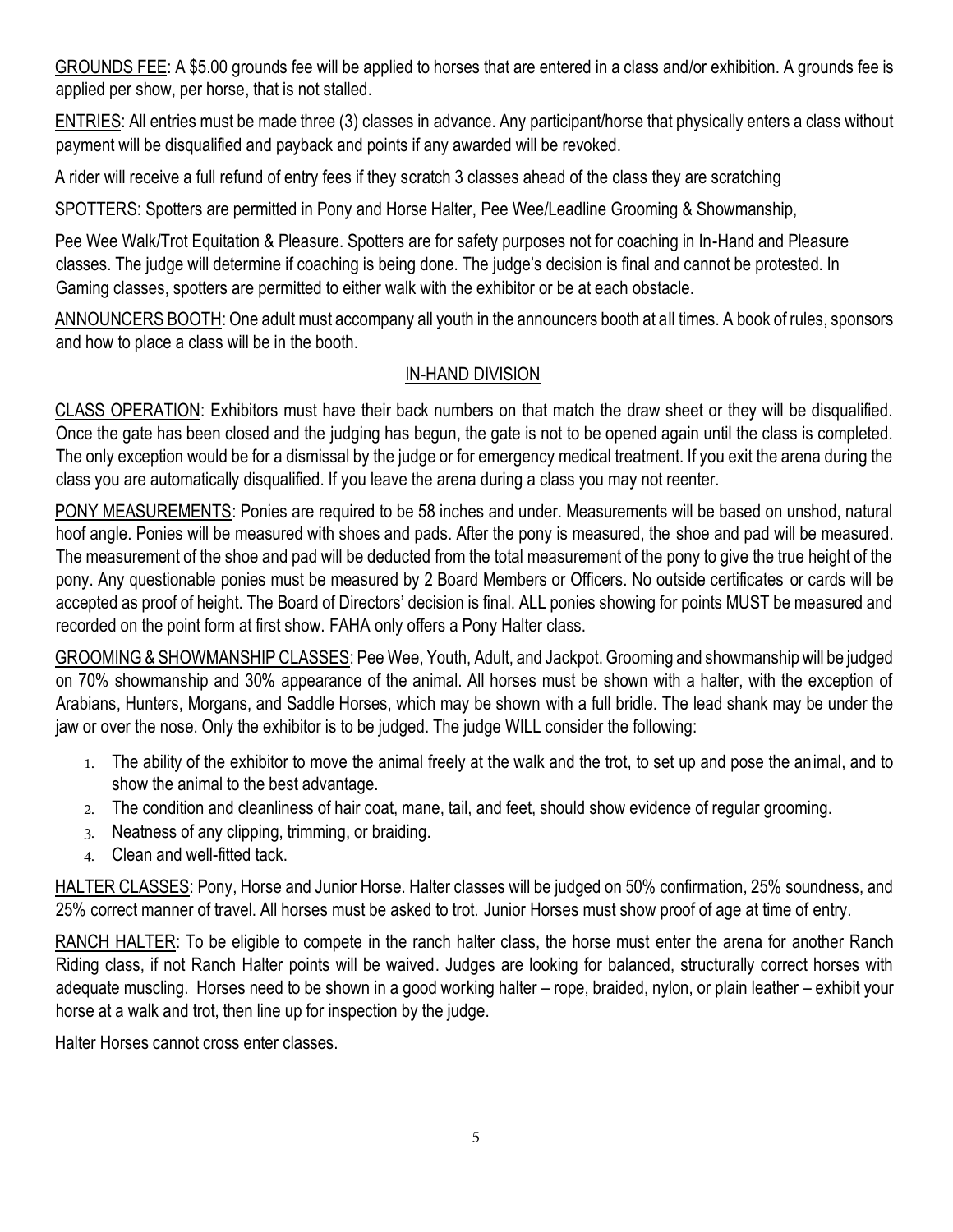#### PLEASURE DIVISION

CLASS OPERATION: Exhibitors must have their exhibitor number on the saddle pad or on their back. This number must match the draw sheet or they will be disqualified. Once the gate has been closed and the judging has begun, the gate is not to be opened again until the class is completed. The only exception would be for a dismissal by the judge or for emergency medical treatment. If you exit the arena during the class you are automatically disqualified. If you leave the arena during a class you may not reenter.

NUMBERS: Numbers should be placed on both sides of the saddle pad or on your back.

EXHIBITION: Is open to all pleasure horses & riders. The ring will be worked both directions with open ring at the end. Length of exhibition will be posted on the show bill for each show.

TACK CHANGE: Tack changes are granted for Pleasure classes only. Tack changes are 5 mins. All tack changes must be marked on the draw sheet of the class for which it is needed.

WESTERN CLASSES: Horses must be light-mouthed and ridden with a comparatively loose rein, but not sloppy. A rider must hold the reins in one hand and is not permitted to change hands when showing in a class, (with the exception of Junior horses). Exhibitors must ride with no more than one finger in between the reins, and with no crisscrossing of reins. The horse should respond willingly to light aids and travel in balance. The horse should move straight, with a steady rhythm.

ENGLISH CLASSES: Horse should be ridden in a soft contact or loose rein. The rider must keep two hands on the reins at all times. The horse should not be ridden with strong contact or a gape in the mouth. The horse should respond willingly to light aids and travel in balance. The horse should move straight, with a steady rhythm and a free and flowing stride. The horse should not come behind the bit, or travel too fast.

APPROPRIATE DRESS: A rider should appear in the appropriate dress for the class in which he/she is showing. No shorts will be permitted in any class. No T-shirts, open-sleeve shirts, crop tops, or halter tops. Hard sole shoes or boots will be required in every class. Any discrepancy in an exhibitor's tack or clothing must be reported before the class has placed. It is optional for an exhibitor to wear a helmet in all classes.

In Western Classes: A shirt with long sleeves and collar, western hat or helmet, and hard sole shoes with heels or boots. Spurs and chaps are optional.

In English Classes: Riders should wear hunt seat or saddle seat coats, breeches or jodhpur pants, high English boots or jodhpur boots, hunting cap or saddle derby. Spurs and crops are optional. Hunt coats/saddle coats in hot weather will be worn at the judge's discretion

The judge can state that jackets and chaps are optional due to weather.

APPROPRIATE TACK: No protective leg or shin gear will be permitted in pleasure classes. Martingales, tie downs, and nosebands are not permitted.

In Western Classes: Horses are to be shown in a western saddle and western bridle. Horses over the age of five (5) must be shown in a standard western bit, meaning a bit that has a solid or broken mouthpiece, shanks, and acts with leverage. Ports cannot exceed 3 ½" inches. Horses five (5) years old and younger may be shown with either a bit, bosal, or ringed snaffle bit.

In English Classes: Horses to be shown in a hunt seat or flat saddle, hunter type bridle or full bridle (single curb, single snaffle, Pelham, or Kimberwick).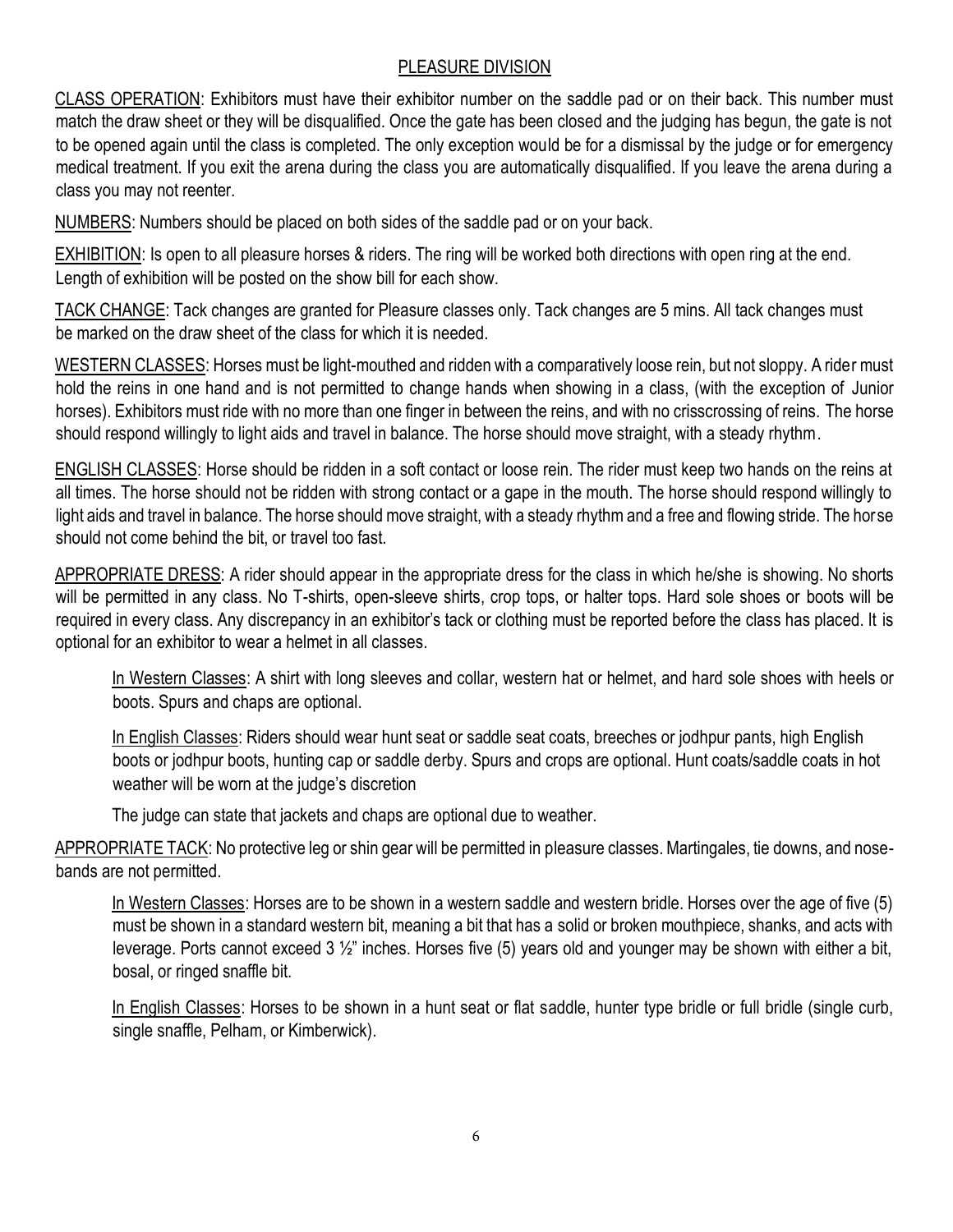JUNIOR HORSES: Horses 5 yrs. & under may be shown in a ringed snaffle with 2 hands on the reins. A horse 5 yrs. & under maybe shown in a shanked bit but the rider must hold the reins with one hand. Horses over the age of 5 are not to be shown in a ringed snaffle or should the rider use 2 hands on the reins. Horse 5 yrs. & under must show proof of age in the entry booth. Horse 5 yrs. & under can compete in any pleasure class but must show proof of age.

PLEASURE CLASSES: In any class of 15 or more entries, the judge may divide the class. At the direction of the Board of Directors, the number of entries to divide a class may be lowered if the ring is too small. All entries must be worked both ways in the arena during the final work off when a class has been divided. All pleasure classes will work both ways of the ring at three gaits (walk, trot/jog, and canter/lope). All Day Pleasure, Walk/Trot and Pee Wee Pleasure classes will work both ways of the ring at a walk and trot only. Pleasure horses must be easy to handle, smooth-gaited, and not show undesirable mannerisms. In all pleasure classes, the judge should place emphasis on manners, performance, soundness, and on neatness and cleanliness of the horse, tack, and rider. Pleasure Classes offered are Junior Horse, Youth & Adult English Pleasure, Youth & Adult Western Classes, Master & Jackpot English and Western.

EQUITATION & HORSEMANSHIP CLASSES: The rider will be judged on the position of his/her hands, seat, legs, feet, and general performance. Exhibitors should demonstrate the ability to have the horse on the proper leads. Exhibitors will work at least one direction of ring at a walk, trot/jog, and canter/lope depending on the class. The exhibitors may be asked to back the horse. There will be a pattern for these classes at the judge's discretion.

LEAD LINE: This is a WALK ONLY class. Exhibitors may show in Pee Wee Walk/Trot Pleasure, Pee Wee Walk/Trot Horsemanship. Exhibitors may show in Walk Equitation and all Gaming classes. Exhibitors will work both directions of the ring at a walk, and will NOT be asked to dismount. Open to both English and Western.

WALK/TROT CLASSES: These classes are for exhibitors who walk/trot. Exhibitors entered in these classes can enter in any pleasure classes that require a lope. Walk/Trot Pleasure Classes offered are Pee Wee, Youth, Adult and Master. These classes are to be shown at a walk/trot only. No lead line riders are permitted to enter. Exhibitors will work both ways of the ring at a walk and trot only. Open to both English and Western disciplines. Walk/Trot Horsemanship Classes offered are Pee Wee, Open. Exhibitors will work at least one direction at a walk and trot, and will NOT be asked to dismount. Patterns are permitted and will be posted prior to the show on the website, and the day of the show in the Entry Booth. No lead line riders are permitted to enter. Open to both English and Western disciplines.

ALL DAY PLEASURE: Classes offered are open to all age divisions. Offered are English all day pleasure and Western all day pleasure. Shown at a walk/trot ONLY.

RANCH RIDING CLASSES: Horses show individually, the class is to measure the ability of the horse to be a pleasure to ride while being used as a means of conveyance from performing one ranch task to another. Judges are looking for well-trained, relaxed, responsive horses being soft and cadenced at all gaits. The horse should make timely transitions in a smooth and correct manner, plus the horse should be soft in the bridle and yield to contact. The ideal ranch horse will travel with forward movement and demonstrate an obvious lengthening of stride at extended gaits. The ideal ranch riding horse should have a natural ranch horse appearance from head to tail in each maneuver.

OPEN RANCH: Obstacles found in a ranch trails pattern are approximate to those found during the course of everyday work. Judges are looking for a well-trained, responsive and well- mannered horse than can correctly navigate and negotiate the course, and to do so in a correct and efficient manner.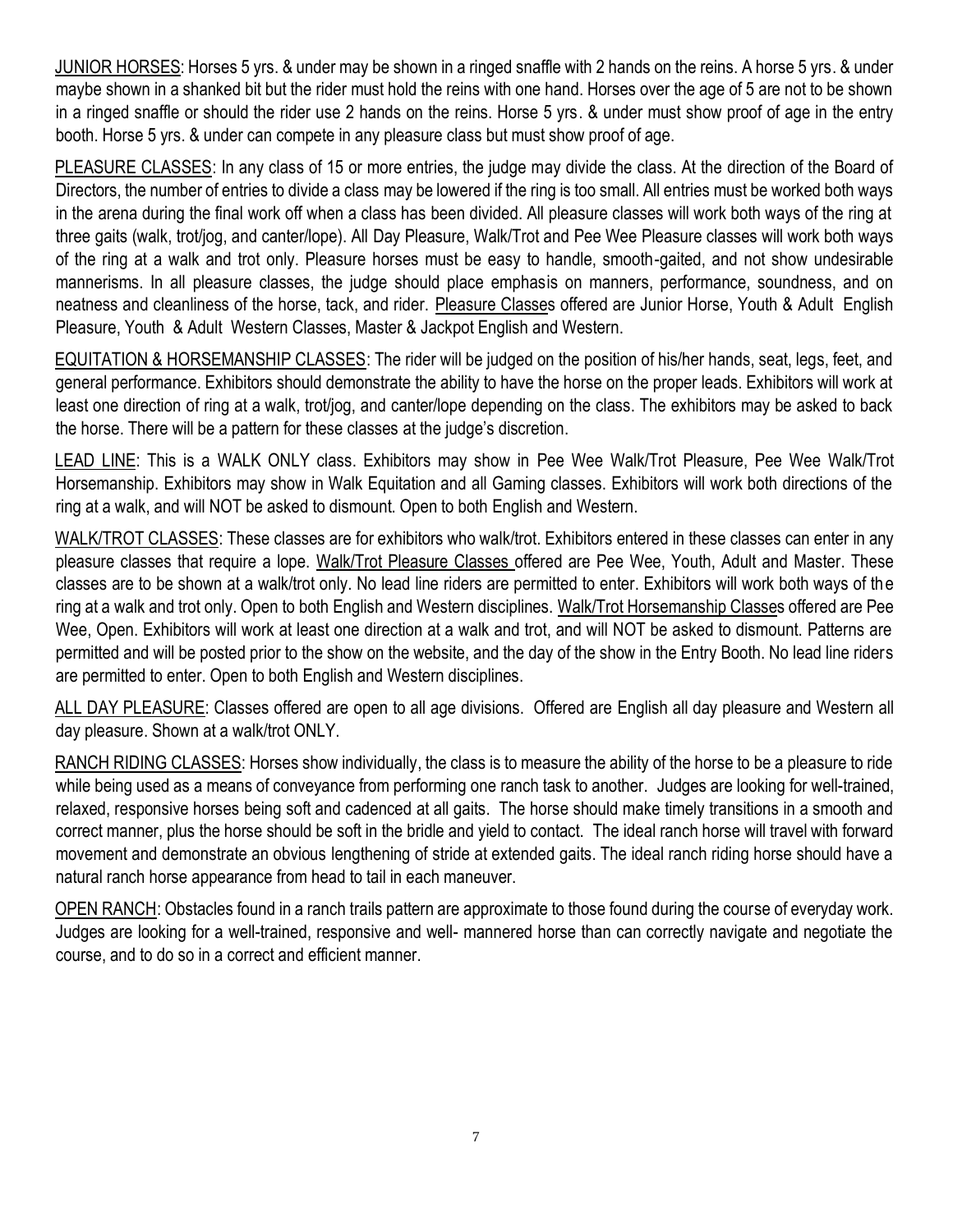#### PAYBACKS FOR IN-HAND & PLEASURE CLASSES: **Non-Jackpot Class Payback**

| <u>NUIL-JACKDUL GIASS FAYDACK</u> |                    |                  |               |              |
|-----------------------------------|--------------------|------------------|---------------|--------------|
|                                   | 30 or more Entries | 20 to 29 Entries | 12-19 Entries | 7-11 Entries |
| <b>FIRST PLACE</b>                | \$16               | \$14             | \$12          | \$10         |
| <b>SECOND PLACE</b>               | \$14               | \$12             | \$10          | \$8          |
| THIRD PLACE                       | \$12               | \$10             | \$8           | \$6          |
| <b>FOURTH PLACE</b>               | \$10               | \$8              | \$6           |              |
| <b>FIFTH PLACE</b>                | \$8                | \$6              |               |              |

\*Classes with 6 entries or less will receive ribbons/points only.

#### **Jackpot Class Payback**

|                     | 100% of entry fees and 100% if money added. |      |                                          |        |                   |
|---------------------|---------------------------------------------|------|------------------------------------------|--------|-------------------|
|                     | 30+ Entries                                 |      | 20-29 Entries 12-19 Entries 7-11 Entries |        | 6 or less Entries |
| <b>FIRST PLACE</b>  | $30\%$                                      | 40 % | 40%                                      | $60\%$ | 100%              |
| <b>SECOND PLACE</b> | 25%                                         | 30%  | 35%                                      | 40%    |                   |
| THIRD PLACE         | <b>20%</b>                                  | 20%  | 25%                                      |        |                   |
| <b>FORTH PLACE</b>  | 15%                                         | 10%  |                                          |        |                   |
| <b>FIFTH PLACE</b>  | 10%                                         |      |                                          |        |                   |

#### GAMING DIVISION

In any gaming class, a violation of the rules must be reported before the end of the class.

No horse can run against itself in any class. If a family is sharing a horse, the exhibitor that is to receive a time and points is to be marked on the draw sheet and the draw card, the other exhibitor will be seen as an exhibition run.

The gate will remain open at all shows unless requested otherwise by an exhibitor or exhibitor's family.

Once the timer beam has been broken, the run has started. If for any reason the timer is moved once the class has started, the class must be rerun from the beginning.

Any loss of forward motion after crossing the timer is a disqualification.

Horses are permitted to run in and out of the gate, but we emphasize the exhibitor uses caution when doing so.

TIMER CALL: A game rider has two (2) minutes to break the timer once called to run. If not across the timer in two (2) minutes, he/she will be disqualified. Timer Call will be timed in the announcer's booth. If you leave the arena during a class you may not reenter.

TIMER OPERATIONS: If the timer fails, a digital stopwatch will be used. If the timer fails in the middle of a class, the class will be rerun under the digital stopwatch. An officer, board member, or qualified person will be present at the timer. If the timer fails the rider has the option to rerun on fresh ground, or end of their drag, or return entry fee.

APPROPRIATE DRESS: Exhibitors should be dressed appropriately. Shirt with sleeves and pants are required. No shorts will be permitted in any class. Hard sole shoes or boots will be required in every class.

APPROPRIATE TACK: Western Saddle. The use of protective leg or shin gear is optional. Tie downs are permitted. The use of spurs in all classes is optional.

EXHIBITION: Each run is limited to 1 minute. You may work at will for 1 minute. Refer to the current show bill for time of exhibition barrels or poles.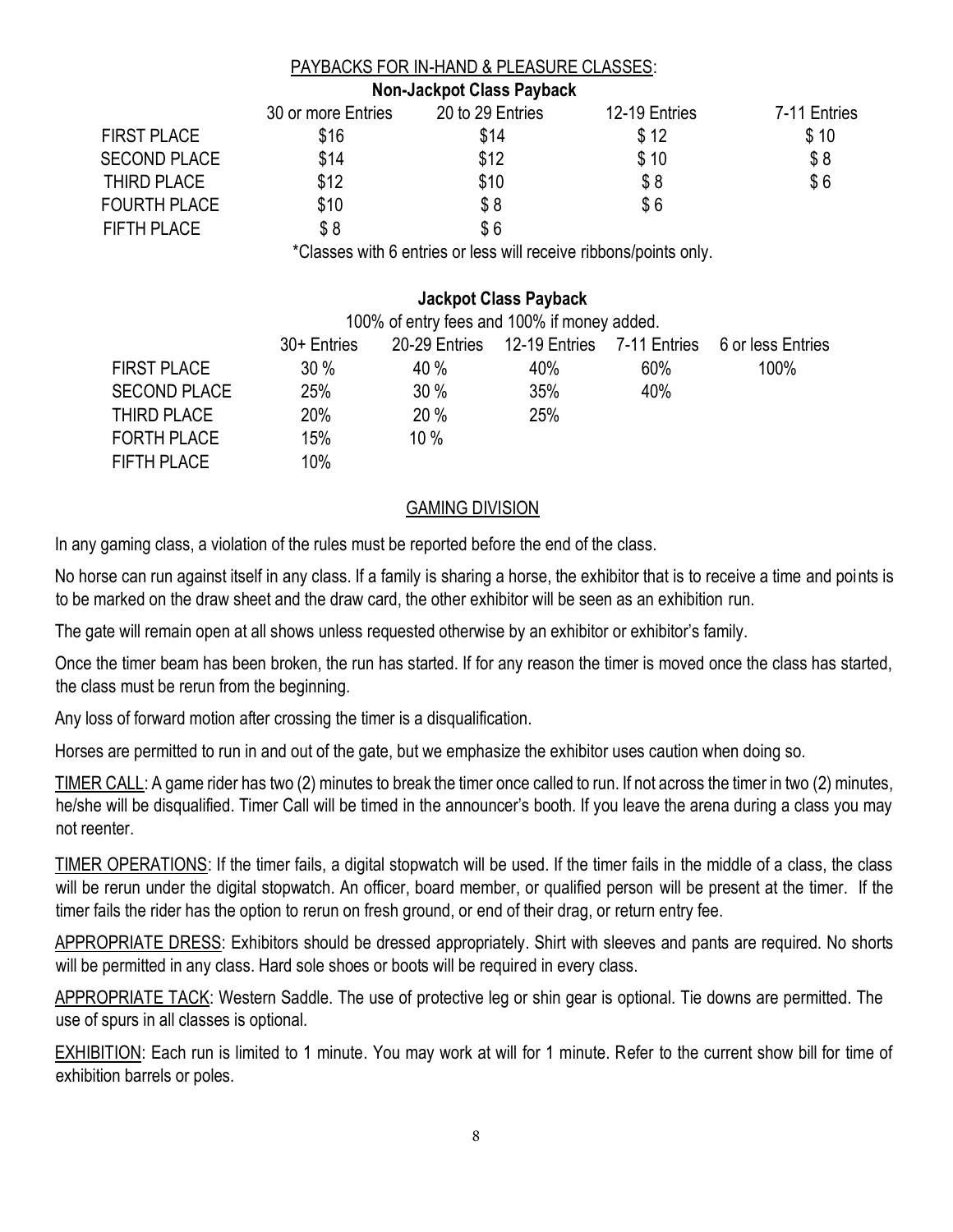SCHOOLING: No schooling is allowed during a class. The obstacle or pattern is to only be done once. NO circling the barrel or pole is permitted. You are permitted to finish the pattern but not to restart the pattern.

PEE WEE EXHIBITORS: May be lead through the obstacles. Participants who are lead will be placed in the class separately. Lead line exhibitors will receive ribbons but no paybacks and will receive a participation point in the Pee Wee division if signed up for points. (A child that rides and completes the pattern independently will place ahead of a child that is lead through the pattern.)

#### GAMING CLASSES

BARRELS: Classes offered are Pee Wee, Youth, Adult, Master, and Jackpot. To be run with three barrels set in the form of a triangle. Riders have the option to start the pattern from the right or left barrel. There will be a five (5) second penalty for each barrel that is knocked over. First and Second should be a minimum of 18 ft. from the rail/wall of arena. Third should be a minimum of 25 ft. from the rail/wall of the arena. This is subject to change depending on the size of the arena.

POLE BENDING: Classes offered are Pee Wee, Youth, Adult, Master and Jackpot. To be run with 6 bases and 6 poles, 6 feet long and 21 feet apart. First pole is to be 21 feet off the timer. Horses will run to the far end of the ring, opposite the gate, turn, run down and back through the poles, then turn and run back to the finish line. There will be a 5 second penalty for each pole that is knocked over.

DOWN AND BACK OPEN: Class offered to any age exhibitor. Barrel will be to be placed at the discretion of the ring crew, at the far end of the ring, opposite the gate. Circle the barrel from either the right or the left side, and then return to the finish line. Knocking over the barrel will be considered disqualification/no time.

OPEN KEYHOLE RACE: This is a 12 foot square on top of cones with a 4 foot opening, to be measured at the bottom of the cones, which will be marked in place. This square will be placed at the far end of the ring, opposite the gate. All four legs of the horse must enter and leave through the 4 foot opening. A knocked cone or board will be an automatic disqualification/no time. A member of the Board of Directors will be in line with the keyhole box on the outside of the rail to ensure all 4 legs of the horse enter the keyhole box.

ROLLOVERS: Riders may choose to roll their time from the Open Jackpot Class to their age division; Pee Wee, Youth, Adult, and Master. Riders must designate their rollover at the time of entry. No refunds for age divisions will be given after Jackpot class has begun.

#### PAYBACKS FOR GAMING CLASSES:

| <b>Gaming Class Payback (Non-Jackpot)</b> |                    |                  |               |              |  |
|-------------------------------------------|--------------------|------------------|---------------|--------------|--|
|                                           | 30 or more Entries | 20 to 29 Entries | 12-19 Entries | 7-11 Entries |  |
| <b>FIRST PLACE</b>                        | \$16               | \$14             | \$12          | \$10         |  |
| <b>SECOND PLACE</b>                       | \$14               | \$12             | \$10          | \$8          |  |
| THIRD PLACE                               | \$12               | \$10             | \$8           | \$6          |  |
| <b>FOURTH PLACE</b>                       | \$10               | \$8              | \$6           |              |  |
| <b>FIFTH PLACE</b>                        | \$8                | \$6              |               |              |  |

\*Classes with 6 entries or less will receive ribbons/points only.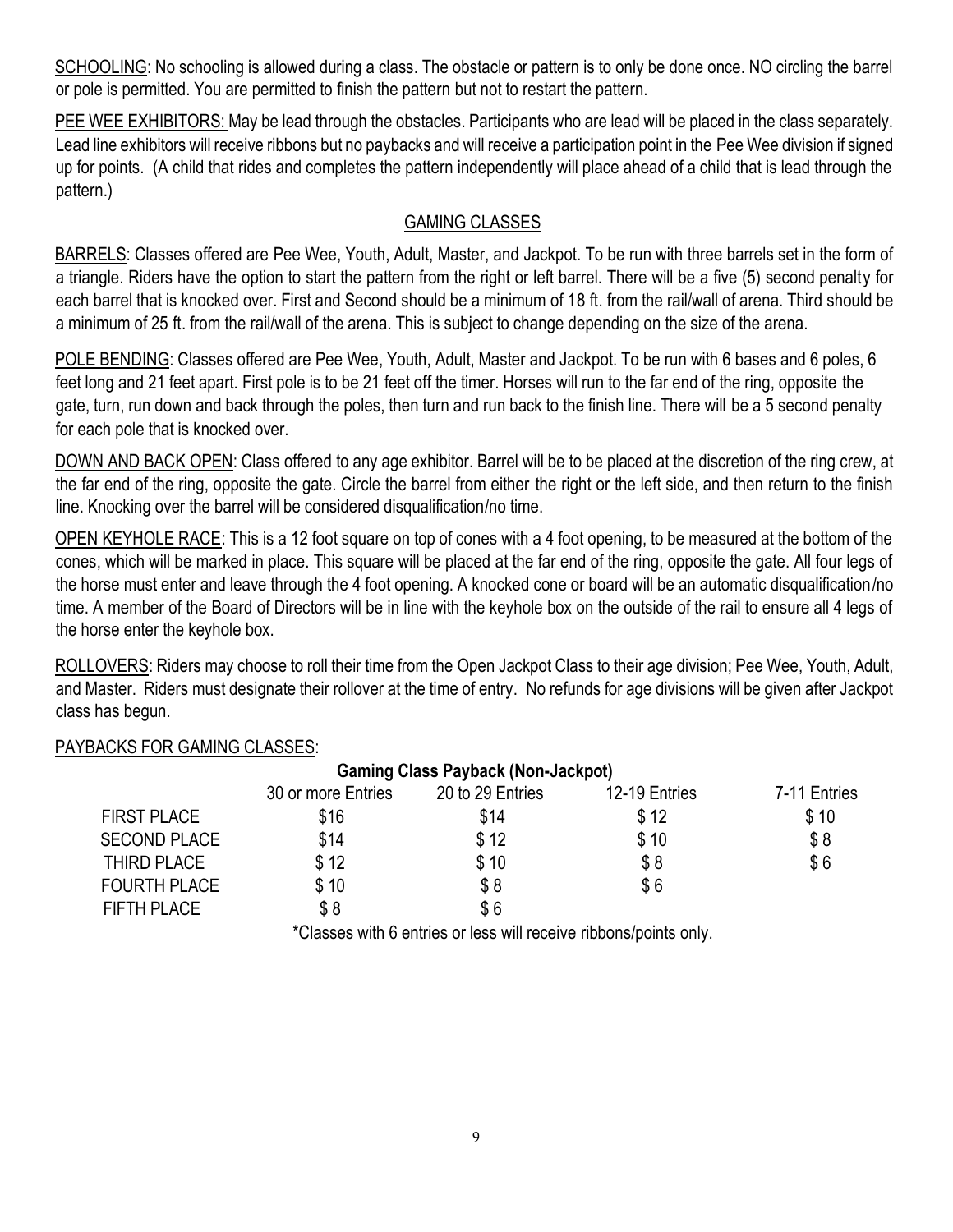| <b>Gaming Jackpot Payback</b>                                             |          |                                  |                                                          |       |                |
|---------------------------------------------------------------------------|----------|----------------------------------|----------------------------------------------------------|-------|----------------|
| Jackpot classes will payback 100% of entry fees plus 100% if money added. |          |                                  |                                                          |       |                |
|                                                                           |          | 4D Barrel Payout                 |                                                          |       |                |
|                                                                           |          |                                  | $1D - 40\%$ $2D - 30\%$ $3D - 20\%$ $4D - 10\%$          |       |                |
|                                                                           |          | 1D – Fastest time in the class   |                                                          |       |                |
|                                                                           |          |                                  | 2D - Fastest time in the class plus $\frac{1}{2}$ second |       |                |
|                                                                           |          |                                  |                                                          |       |                |
|                                                                           |          |                                  | 3D - Fastest time in the class plus 1 second             |       |                |
|                                                                           |          |                                  | 4D - Fastest time in the class plus 2 second             |       |                |
|                                                                           |          |                                  |                                                          |       | *IBRA payouts* |
|                                                                           |          | <b>4D Pole Payout</b>            |                                                          |       |                |
|                                                                           |          |                                  | $1D - 40\%$ $2D - 30\%$ $3D - 20\%$ $4D - 10\%$          |       |                |
|                                                                           |          | $1D$ – Fastest time in the class |                                                          |       |                |
| 2D - Fastest time in the class plus 1 second                              |          |                                  |                                                          |       |                |
|                                                                           |          |                                  |                                                          |       |                |
| 3D - Fastest time in the class plus 2 second                              |          |                                  |                                                          |       |                |
| 4D - Fastest time in the class plus 3 second                              |          |                                  |                                                          |       |                |
| Number of                                                                 | $1 - 12$ | 13-20                            | $21 - 40$                                                | 41-74 | $75 - 100$     |
| Entries                                                                   |          |                                  |                                                          |       |                |
| Places in each                                                            |          |                                  |                                                          |       |                |
| division                                                                  |          |                                  |                                                          |       |                |
| 1 <sup>st</sup>                                                           | 100%     | 60%                              | 50%                                                      | 40%   | 30%            |
| 2 <sub>nd</sub>                                                           |          | 40%                              | 30%                                                      | 30%   | 25%            |
| 3 <sup>rd</sup>                                                           |          |                                  | 20%                                                      | 20%   | 20%            |
| 4 <sup>th</sup>                                                           |          |                                  |                                                          | 10%   | 15%            |
| 5 <sup>th</sup>                                                           |          |                                  |                                                          |       | 10%            |

#### POINTS / HIGH POINT SYSTEMS BOTH PLEASURE AND GAMING

All exhibitors regardless of age must be members of FAHA to show for points. Age is determined as of January 1<sup>st</sup> of the current year. To receive year end awards you must participate in 4 of the 6 shows. Shows are per day, NOT per weekend.

SHOW POINTS: Points are to be recorded only from the date a rider is a member and dues are paid.

Rider will receive all day money won

You have 45 days from the show date to file a grievance with the point secretary about the results and standings

If there is a tie for the yearend awards, the tie till be broken by who had the highest places in the class in which they tied

Points will be awarded for each class as follows:

| <b>FIRST PLACE</b>   | 6 |
|----------------------|---|
| <b>SECOND PLACE</b>  | 5 |
| <b>THIRD PLACE</b>   | 4 |
| <b>FORTH PLACE</b>   | 3 |
| <b>FIFTH PLACE</b>   | 2 |
| <b>PARTICIPATION</b> | 1 |